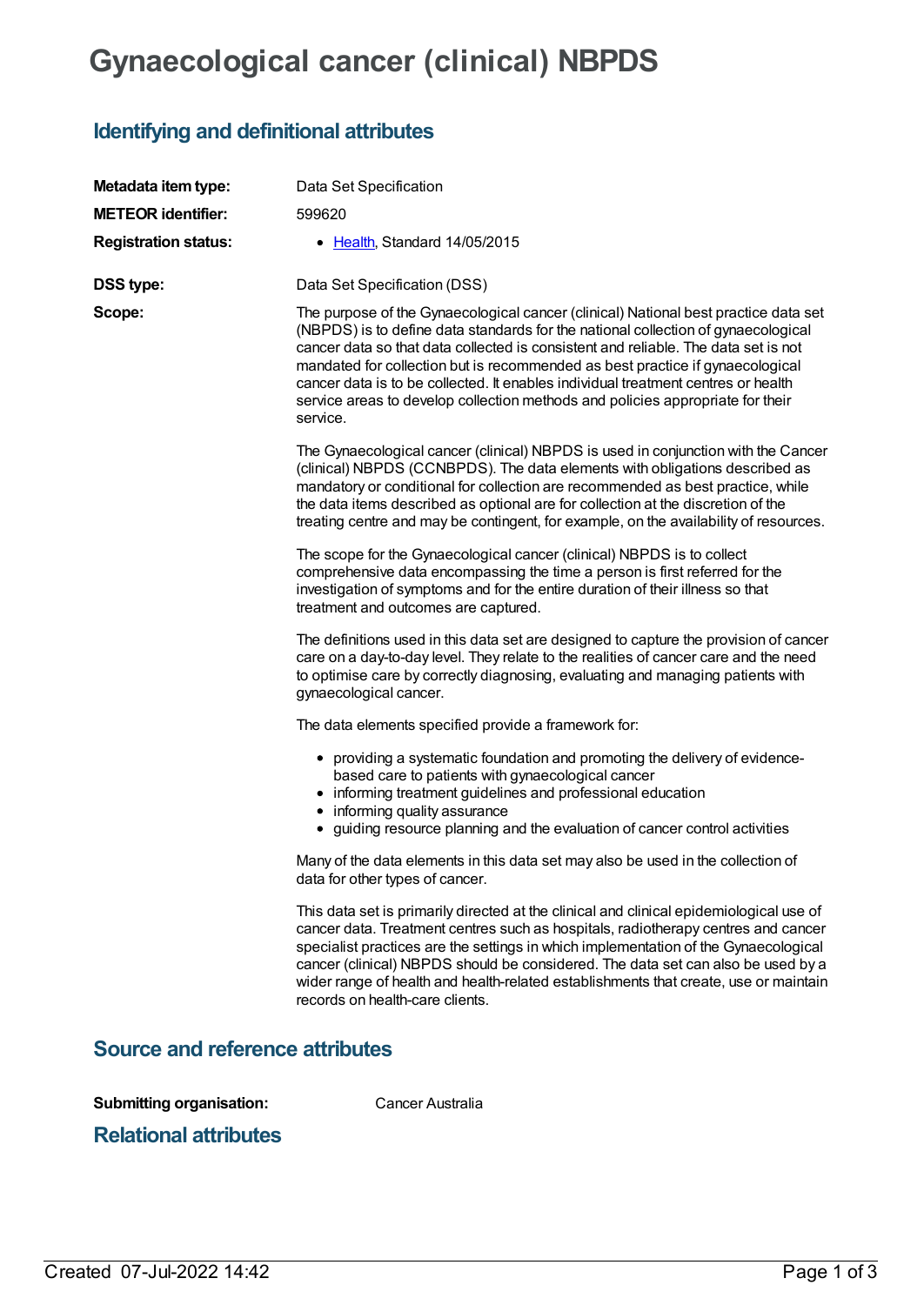See also Cancer [\(clinical\)](https://meteor.aihw.gov.au/content/597861) NBPDS

• [Health](https://meteor.aihw.gov.au/RegistrationAuthority/12), Standard 14/05/2015

Supersedes [Gynaecological](https://meteor.aihw.gov.au/content/421105) cancer (clinical) DSS

• [Health](https://meteor.aihw.gov.au/RegistrationAuthority/12), Superseded 14/05/2015

## **Metadata items in this Data Set Specification** Show more detail

| Seq<br>No.     | Metadata item                                                                                                | <b>Obligation Max</b> | <b>occurs</b>  |
|----------------|--------------------------------------------------------------------------------------------------------------|-----------------------|----------------|
| 1              | Person with cancer-cytopathology result, code N                                                              | Mandatory             | - 29           |
| $\overline{c}$ | Person with cancer-lymphovascular invasion indicator, yes/no code N                                          | Mandatory 1           |                |
| 3              | Person with cancer-location of lymphovascular invasion of cervix, code N                                     | Conditional 5         |                |
| 4              | Person with cancer—location of lymphovascular invasion of corpus uteri, code N                               | Conditional 5         |                |
| 5              | Person with cancer—extent of primary cancer, cervical cancer staging (FIGO) code<br>N[N]                     | Conditional 1         |                |
| 6              | Person with cancer—extent of primary cancer, endometrial cancer staging (FIGO)<br>code N[N]                  | Conditional 1         |                |
| 7              | Person with cancer—extent of primary cancer, ovarian cancer staging (FIGO) code<br><b>N[N]</b>               | Conditional 1         |                |
| 8              | Person with cancer-distant metastatic cancer indicator, yes/no/not<br>stated/inadequately described code N   | Mandatory 1           |                |
| 9              | Person with cancer-distant metastatic site(s) at diagnosis, code N[N]                                        | Conditional 20        |                |
| 10             | Person with cancer-depth of myometrial invasion, total millimetres N[N]                                      | Conditional 1         |                |
| 11             | Person with cancer-myometrial thickness, total millimetres N[N]                                              | Conditional 1         |                |
| 12             | Person with cancer-depth of cervical cancer invasion, total millimetres N[N]                                 | Conditional 1         |                |
| 13             | Person with cancer—tumour outside primary site indicator, yes/no/not<br>stated/inadequately described code N | Mandatory 1           |                |
| 14             | Person with cancer—tumour size outside primary site, code N                                                  | Mandatory             | $\overline{1}$ |
| 15             | Person with cancer—multiple primary tumours indicator, yes/no code N                                         | Mandatory 1           |                |
| 16             | Person with cancer—multiple primary tumours descriptor, code N                                               | Conditional 1         |                |
| 17             | Person-tissue sample collected indicator, yes/no code N                                                      | Mandatory 30          |                |
| 18             | Organisation-organisation name, text X[X(199)]                                                               | Conditional 10        |                |
| 19             | Medical specialist-surgical specialty, initial gynaecological surgical speciality<br>code N[N]               | Conditional 10        |                |
| 20             | Cancer treatment-post-initial surgery residual tumour size category, code N                                  | Conditional 20        |                |
| 21             | Cancer treatment-residual (R) tumour indicator, yes/no code N                                                | Conditional 1         |                |
| 22             | Cancer treatment—primary surgical treatment complication indicator,<br>yes/no/unknown code N                 | Mandatory 1           |                |
| 23             | Cancer treatment—treatment complication type, cancer-related primary surgery<br>complication type code N[N]  | Conditional 10        |                |
| 24             | Cancer treatment—gynaecological cancer post-radiotherapy complication<br>indicator, yes/no/unknown code N    | Conditional 1         |                |
| 25             | Cancer treatment—treatment complication type, gynaecological cancer-related<br>radiotherapy code N           | Conditional 10        |                |
| 26             | Cancer treatment-treatment complication type, text X[X(149)]                                                 | Conditional 10        |                |